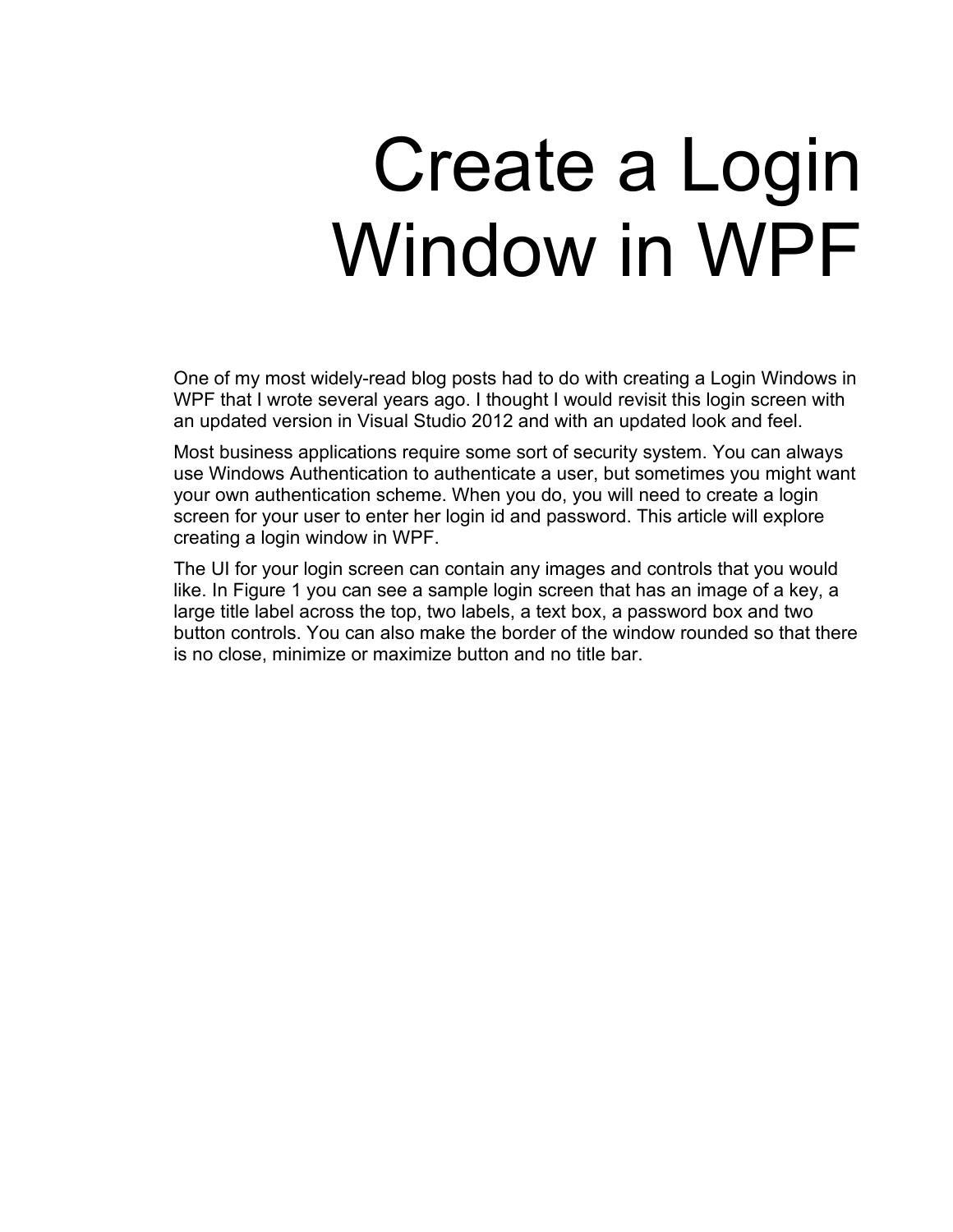| $\blacksquare$    | <b>Secure Application</b>               | $+$ $-$<br>$\Box$ |
|-------------------|-----------------------------------------|-------------------|
| File<br>Edit Help |                                         |                   |
|                   |                                         |                   |
|                   |                                         |                   |
|                   |                                         |                   |
|                   | Please Login To Access This Application |                   |
|                   |                                         |                   |
|                   | User Name                               |                   |
|                   | Password                                |                   |
|                   | Domain                                  |                   |
|                   |                                         |                   |
|                   |                                         |                   |
|                   |                                         |                   |
|                   |                                         |                   |
|                   |                                         |                   |
|                   |                                         |                   |
|                   |                                         |                   |

Figure 1: A Login Screen

Of course this is just one version of a login screen but let's take a look at how this is put together.

# **Creating the Window**

To start, you need to create a window with no border and can be made into any shape you want. To do this you will set a few different attributes. The WindowStyle attribute normally allows you to set a single border, three-D border, or a Tool Window border. Setting this attribute to None will eliminate the border. The ShowInTaskbar attribute is optional, but if you are building a login screen you probably won't want this window to show up in the Task Bar as it is going to be modal style form. The next two attributes, AllowsTransparency and Background work together. You must set AllowsTransparency to True to allow the Background to be set to Transparent. If you do not set these two attributes, then your border will still show up. Below is the xaml for this window.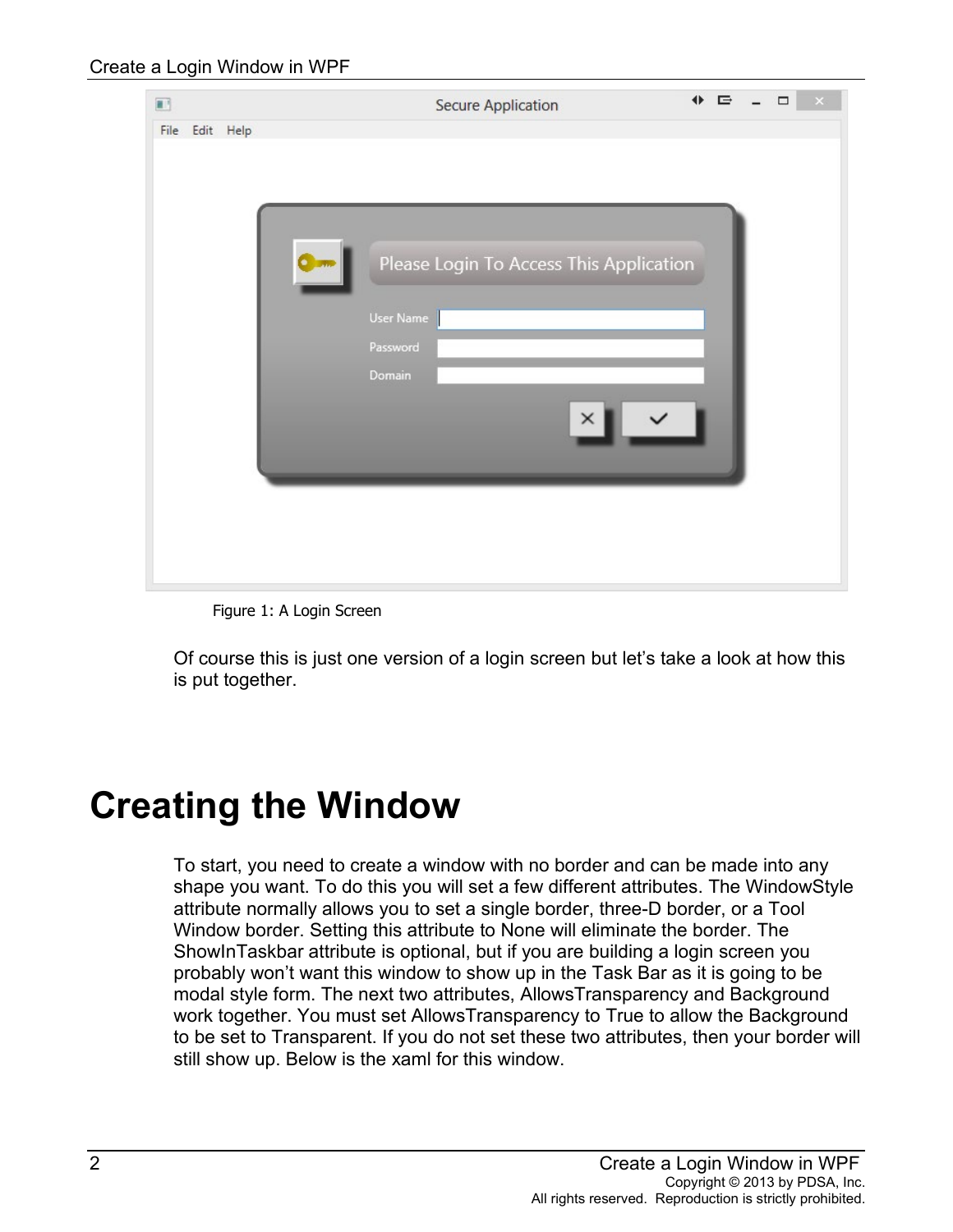```
<Window ...
    WindowStartupLocation="CenterScreen"
   AllowsTransparency="True"
   ShowInTaskBar=False
   Background="Transparent"
   WindowStyle="None"
    SizeToContent="WidthAndHeight"
    FocusManager.FocusedElement=
           "{Binding ElementName=txtUserName}">
    ...
    ...
</Window>
```
There are three additional attributes that are set on this window. The WindowStartupLocation attribute is set to "CenterScreen" to ensure that the login screen is displayed in the middle of the screen when it is shown. You also set the SizeToContent attribute to WidthAndHeight to just take as much room for this window as the controls need that are contained within this window. The FocusManager.FocusedElement attribute is data-bound to the textbox control next to the User Name label. This tells WPF to place the cursor in this textbox once the screen is displayed.

#### **The Border**

Now that you have the Window xaml defined you now can create the look for the outside border of the window. A Border control is used to form the outside of this login screen. You will set the CornerRadius attribute to "10" to give the nice rounded corners. You can set the BorderBrush to "Gray" and the BorderThickness to "3". You also want to give this border a nice wide Margin to allow room for the DropShadowEffect that we add to the outside of this border. If you do not do this, then the drop shadow will be chopped off.

The DropShadowEffect is created as a resource with a key of "shadowWindow" as shown below:

```
<Window.Resources>
  <DropShadowEffect x:Key="shadowWindow"
                     Color="Black"
                    Opacity=".75"
                    ShadowDepth="12" />
</Window.Resources>
```
When you create the Border for this window you set the Effect property to reference this static resource.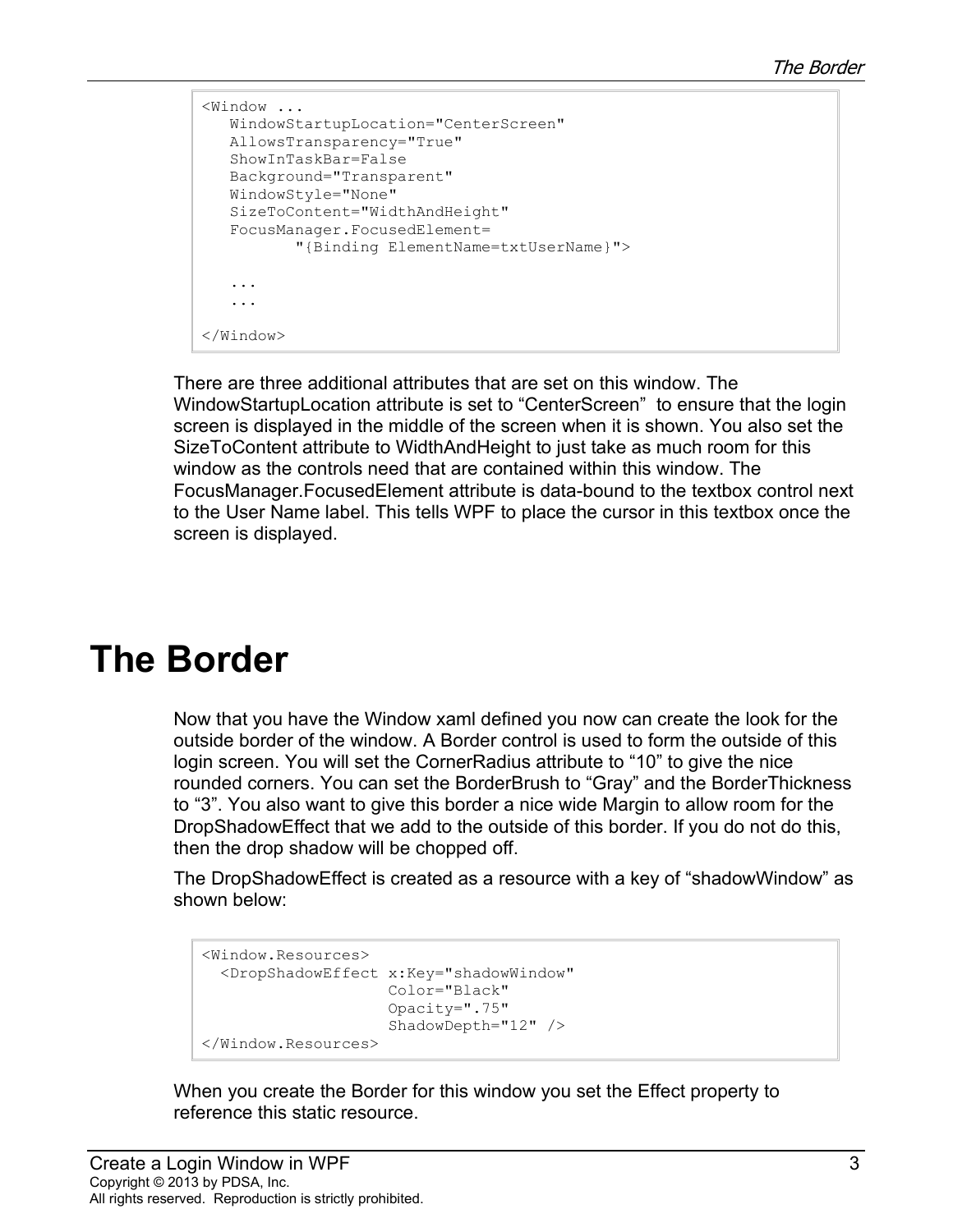```
<Border CornerRadius="10"
         BorderBrush="#FF5F5F5F"
         BorderThickness="4"
         Background="{StaticResource backBrush}"
         Effect="{StaticResource shadowWindow}"
         Margin="24"
         Padding="24">
```
# **Using a Grid Layout**

To place each of the login screen elements within the border, a Grid control is used with specific column and row definitions. There are three columns in this login screen. One for the image of the key, one for the labels and one for the TextBox, PasswordBox and Button controls.

```
<Grid>
  <Grid.ColumnDefinitions>
    <ColumnDefinition MinWidth="80" Width="Auto" />
    <ColumnDefinition Width="Auto" />
    <ColumnDefinition Width="*" />
  </Grid.ColumnDefinitions>
  <Grid.RowDefinitions>
    <RowDefinition Height="Auto" />
    <RowDefinition Height="Auto" />
    <RowDefinition Height="Auto" />
    <RowDefinition Height="Auto" />
     <RowDefinition Height="*" />
  </Grid.RowDefinitions>
    ...
    ...
</Grid>
```
#### **Placing the Key Image**

The Key image that is in the upper left hand corner of this login screen is placed there by using an Image control. Notice the Grid.Column, Grid.Row and Grid.RowSpan attributes that are set on the StackPanel. The Grid.Row and Grid.Column specify in which row and column of the grid you wish to display the Image control. The Grid.RowSpan allows the key to float down over the next three rows of the Grid control if necessary. If you were to use a smaller or larger key image, then you would probably need to adjust this attribute accordingly. The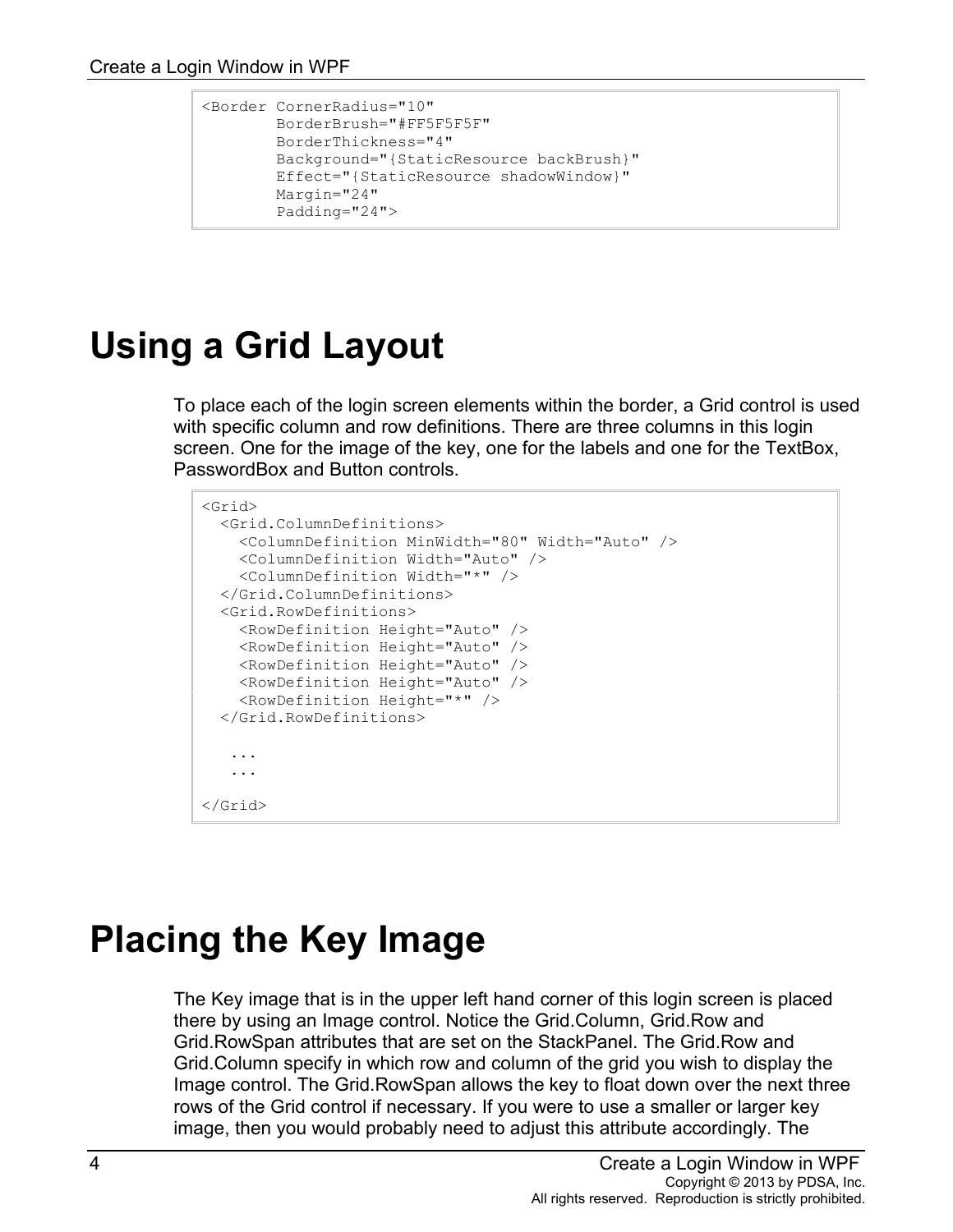Image control sets the source of its image to the KeyComputer.jpg file located in the /Images folder. A drop shadow effect is applied to this image control just like you did with the Border control.

```
<Image Grid.Column="0"
         Grid.Row="0"
         Grid.RowSpan="3"
         Effect="{StaticResource shadowWindow}"
         VerticalAlignment="Top"
         HorizontalAlignment="Left"
         Name="imgKey"
         Width="50"
         Margin="8"
         Source="Images/KeyComputer.png" />
```
#### **The Large Title Label**

The large label across the top of the login screen is simply a TextBlock control within a Border control that has the appropriate Grid.Row, Grid.Column and Grid.ColumnSpan attributes set for placement. A FontSize of 18 is applied to make the text appear larger than the other labels on this screen. A Margin of 10 is used to give us some spacing from the border of the grid.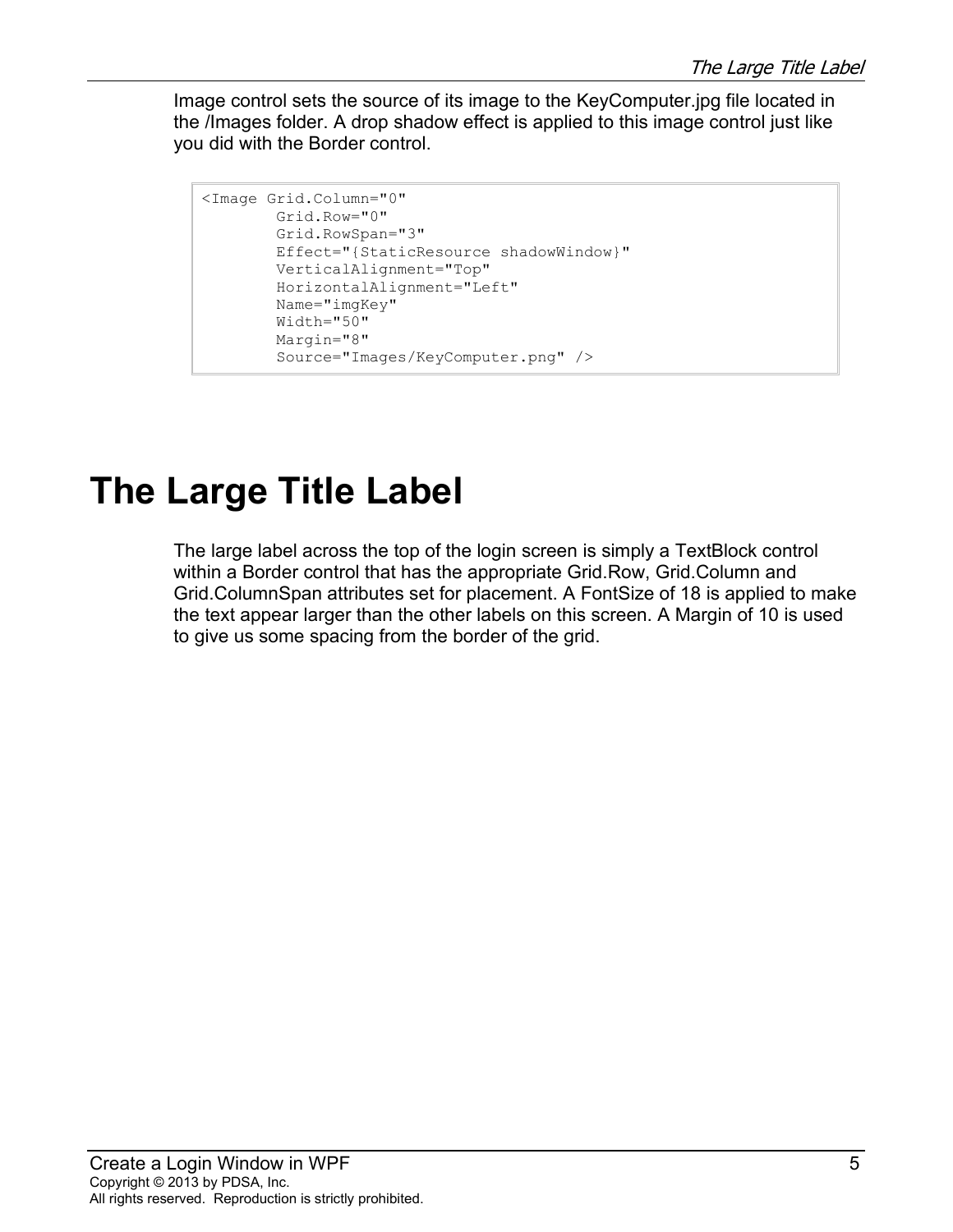```
<Border Grid.Column="1"
         Grid.Row="0"
         Grid.ColumnSpan="2"
         Margin="4,10,4,20"
         CornerRadius="10">
  <Border.Background>
     <LinearGradientBrush EndPoint="0.5,1"
                            StartPoint="0.5,0">
       <GradientStop Color="#FFC7C2C2"
                     Offset="0" />
       <GradientStop Color="#FF8D8787"
                     Offset="1" />
    </LinearGradientBrush>
   </Border.Background>
   <TextBlock FontSize="18"
               Margin="10"
               Text="Please Login To Access This Application" />
</Border>
```
# **The Login Data Controls**

The controls that gather the user name and password should be fairly familiar to you if you have been doing any WPF at all. Each control is placed into a specific row and column of the Grid control. Notice the use of the Tooltip attribute on the Login TextBox, the PasswordBox and Domain TextBox control. This gives the user an idea of what to put into each control if they hover their mouse over that control.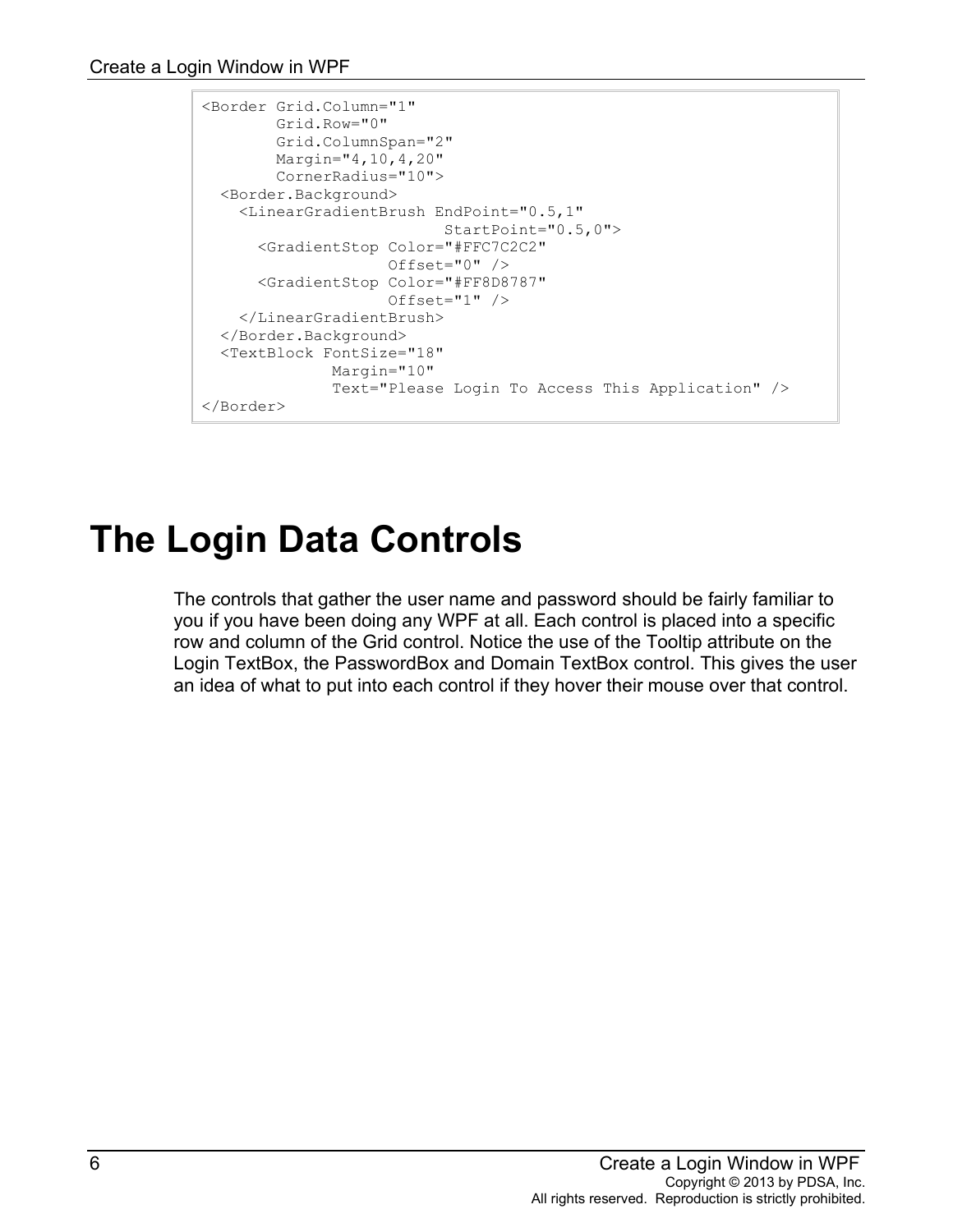```
<TextBlock Grid.Column="1"
             Grid.Row="1"
             Text="User Name" />
<TextBox Grid.Column="2"
           Grid.Row="1"
           ToolTipService.ToolTip="Enter Your User Name"
           Name="txtUserName" />
<TextBlock Grid.Column="1"
             Grid.Row="2"
             Text="Password" />
<PasswordBox Grid.Column="2"
               Grid.Row="2"
               ToolTipService.ToolTip="Enter Your Password"
               Name="txtPassword" />
<TextBlock Grid.Column="1"
             Grid.Row="3"
             Text="Domain" />
<TextBox Grid.Column="2"
           Grid.Row="3"
           ToolTipService.ToolTip="Enter Domain Name to Login To"
           Name="txtDomain" />
```
# **The Buttons**

The two buttons at the bottom of the screen are placed into the last row of the Grid control and into the second column of the grid by wrapping them into a StackPanel. The StackPanel has its HorizontalAlignment attribute set to Center and its Orientation attribute to Horizontal to allow the buttons to be centered within the StackPanel and to have the buttons appear side-by-side to each other.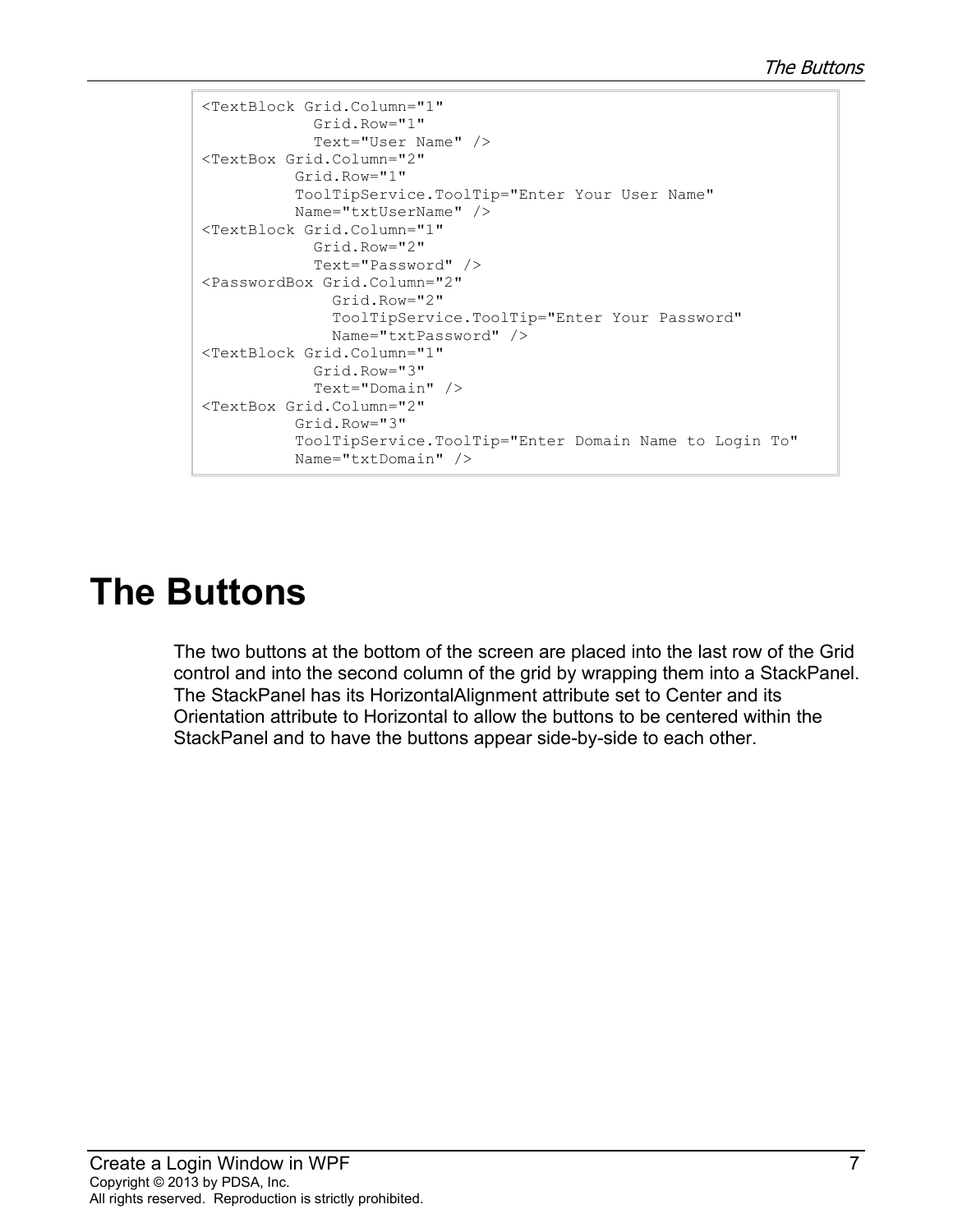```
<StackPanel Grid.Column="2"
             Grid.Row="4"
            Margin="4"
            HorizontalAlignment="Right"
            Orientation="Horizontal">
  <Button Name="btnCancel"
          Click="btnCancel_Click"
           IsCancel="True"
          Effect="{StaticResource shadowWindow}"
          ToolTipService.ToolTip="Cancel">
    <Image Source="Images/XBlack.png" />
  </Button>
  <Button Name="btnLogin"
          Click="btnLogin_Click"
          IsDefault="True"
          Width="75"
          Effect="{StaticResource shadowWindow}"
          ToolTipService.ToolTip="Login">
    <Image Source="Images/CheckMarkBlack.png" />
  </Button>
</StackPanel>
```
There are two special attributes that are set on these buttons. The IsCancel attribute is set to true on the Cancel button. Setting this attribute to true will fire the click event procedure on the Cancel button if the user presses the Escape key. The IsDefault attribute is set to true on the on the Login button. Setting this attribute to true will fire the click event procedure on the Login button if the user presses the Enter key.

#### **Writing the Code for the Login Screen**

In each of the click event procedures you will need to close the screen. In the Cancel click event procedure you will set the DialogResult property of the screen to a false value. This will inform the calling procedure that the user clicked on the Cancel button on this screen. In the Login click event procedure you will set the DialogResult property of the screen to a true value. This informs the calling procedure that the user clicked on the Login button and was authenticated. I am leaving it up to you to write the code for authenticating the user. Here is the code for the Cancel event procedure.

```
private void btnCancel_Click(object sender, RoutedEventArgs e)
{
   DialogResult = false;
}
```
And, here is the code for the Login event procedure.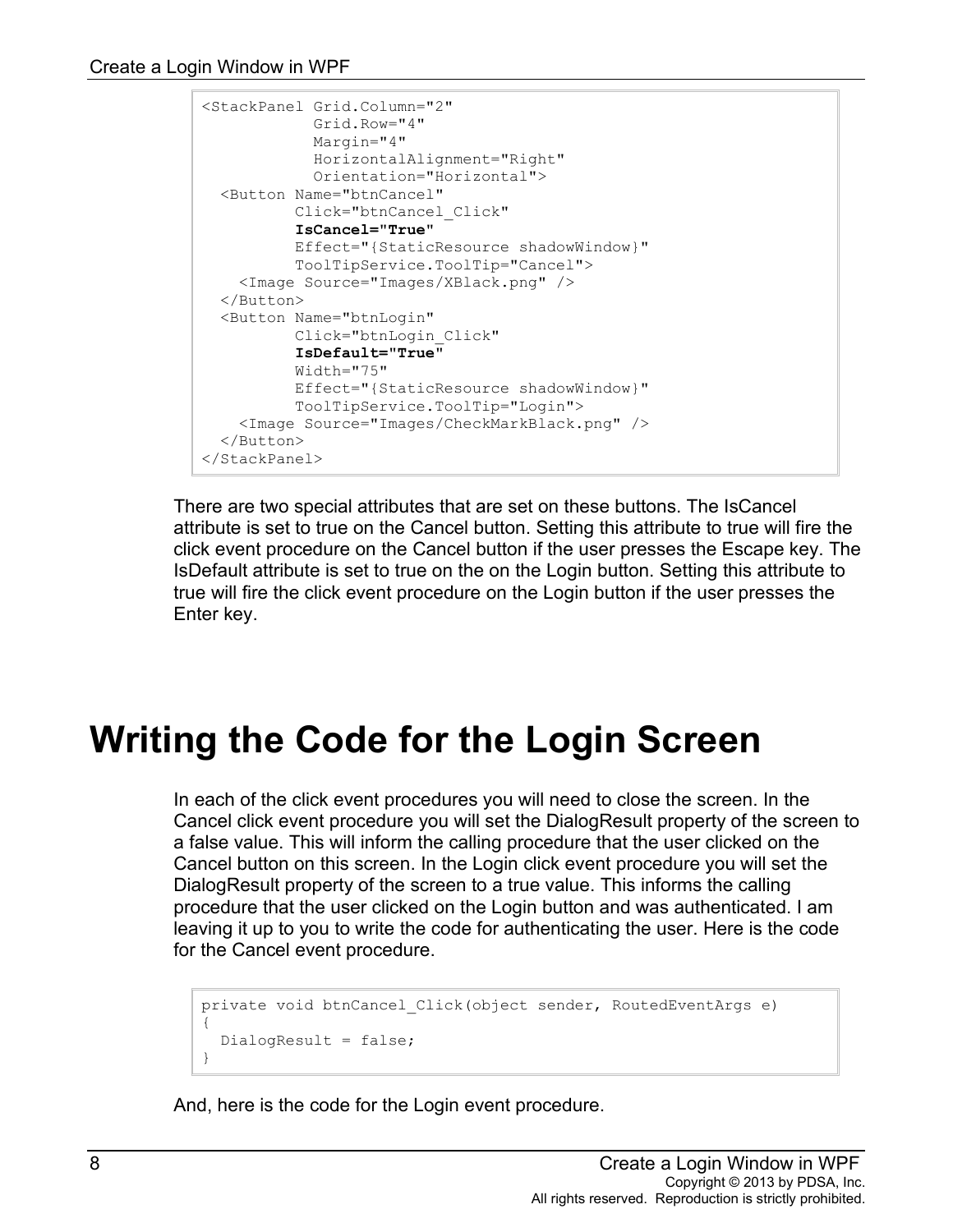```
private void btnLogin_Click(object sender, RoutedEventArgs e)
{
   // Write code here to authenticate user
   // If authenticated, then set DialogResult=true
   DialogResult = true;
}
```
# **Displaying the Login Screen**

At some point when your application launches, you will need to display your login screen modally. Below is the code that you would call to display the login form (named frmLogin in my sample application). This code is called from the main application form, and thus the owner of the login screen is set to "this". You then call the ShowDialog method on the login screen to have this form displayed modally. After the user clicks on one of the two buttons you need to check to see what the DialogResult property was set to. The DialogResult property is a nullable type and thus you first need to check to see if the value has been set.

```
private void DisplayLoginScreen()
{
  winLogin win = new winLogin();
  win. Owner = this;
   win.ShowDialog();
   if (win.DialogResult.HasValue && win.DialogResult.Value)
     MessageBox.Show("User Logged In");
   else
     this.Close();
}
```